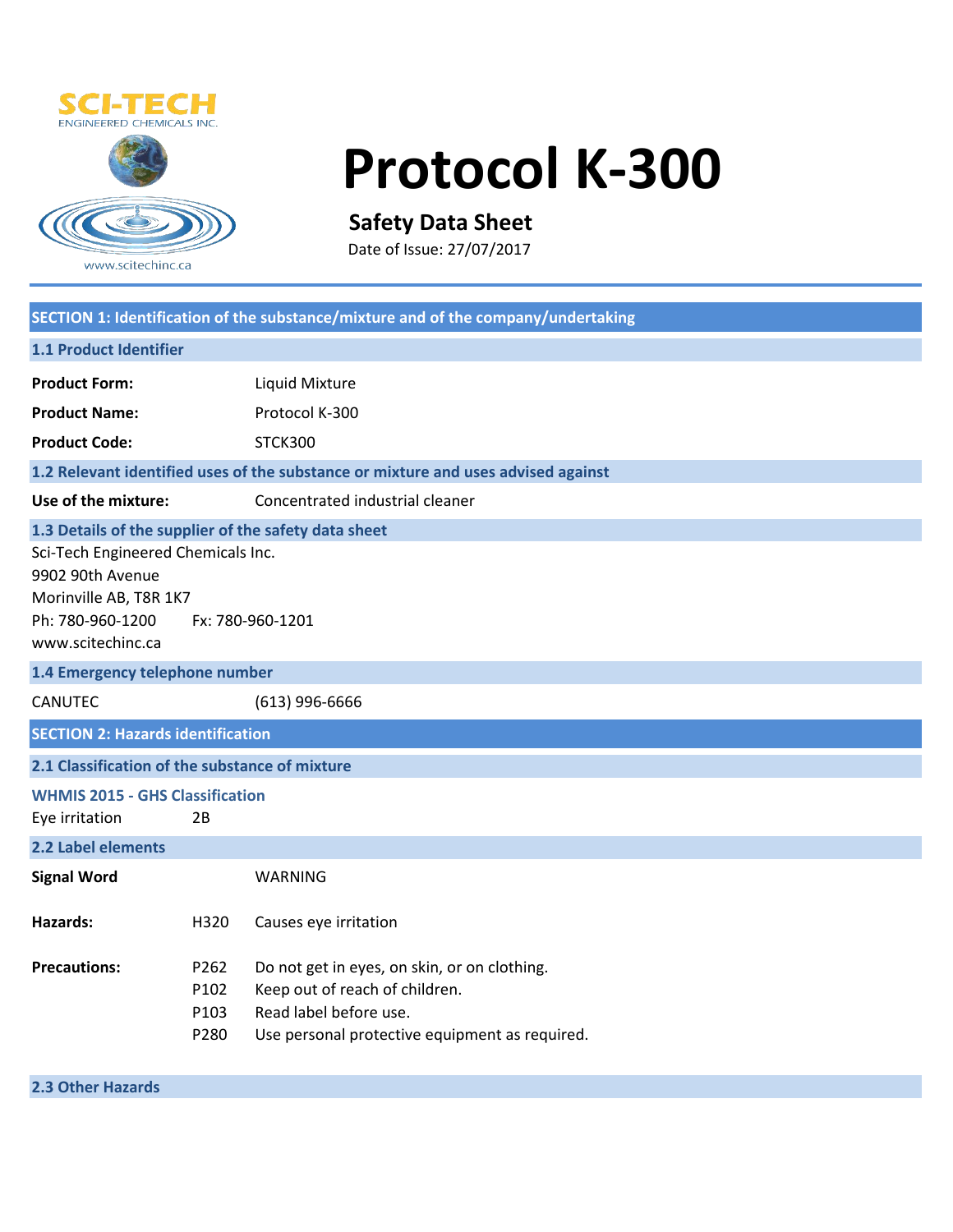| <b>SECTION 3: Composition/Information on ingredients</b>   |                                                                                                                                                                                                                                                                          |                                    |                                                                                                   |                                         |
|------------------------------------------------------------|--------------------------------------------------------------------------------------------------------------------------------------------------------------------------------------------------------------------------------------------------------------------------|------------------------------------|---------------------------------------------------------------------------------------------------|-----------------------------------------|
| Component                                                  |                                                                                                                                                                                                                                                                          | CAS#                               | Concentration                                                                                     | LD50 (rat, oral)                        |
| Sodium gluconate<br>Sodium carbonate<br>Alcohol ethoxylate |                                                                                                                                                                                                                                                                          | 527-07-1<br>497-19-8<br>68991-48-0 | $0.5 - 2%$<br>$0.5 - 2%$<br>$1 - 5%$                                                              | 1288 mg/kg<br>4090 mg/kg<br>>2000 mg/kg |
| <b>SECTION 4: First-aid measures</b>                       |                                                                                                                                                                                                                                                                          |                                    |                                                                                                   |                                         |
| <b>Eye Contact:</b>                                        | In case of EYE CONTACT, remove contact lenses and flush with water or saline solution for at least 15<br>minutes. If irritation persists, seek medical attention.                                                                                                        |                                    |                                                                                                   |                                         |
| <b>Skin Contact:</b>                                       | In case of SKIN CONTACT, remove contaminated clothing and thoroughly rinse skin with water. Not<br>expected to cause irritation, but if symptoms appear and persist, seek medical attention.                                                                             |                                    |                                                                                                   |                                         |
| Inhalation:                                                |                                                                                                                                                                                                                                                                          |                                    | In case of INHALATION, remove victim to fresh air. If irritation persists seek medical attention. |                                         |
| Ingestion:                                                 | In case of INGESTION, give victim a glass of water to dilute the chemical in the stomach. DO NOT induce<br>vomitting. If victim vomits, lean them forward to prevent aspiration into the lungs. May cause<br>gastrointestinal disress including vomitting and diahrrhea. |                                    |                                                                                                   |                                         |

# **SECTION 5: Fire fighting measures Extinguishing media: Chemical hazards: Protective equipment for fire**  Standard firefighter bunker gear. **fighters:** Spilled chemical is extremely slippery. Non- flammable. Use media appropriate for surrounding fire.

**SECTION 6: Accidental release measures**

In case of release wear proper protective equipment. For large spills, Try to contain the leak or spill and prevent entry into sewers, waterways or the environment. Slowly neutralize spill with a dilute acid (vinegar, citric acid) and collect for disposal. Small spills can be diluted with water and washed down the drain.

| <b>SECTION 7: Handling and storage</b> |                                                                                                                                    |  |
|----------------------------------------|------------------------------------------------------------------------------------------------------------------------------------|--|
| <b>Precautions for handling:</b>       | Wear proper protective equipment when handling product. Avoid generating mists. Dispense<br>directly from container when possible. |  |
| <b>Condition for safe storage:</b>     | Store in a cool, dry area away from incompatibles. Keep container closed and out of reach of<br>children when not in use.          |  |

| <b>SECTION 8: Exposure controls/personal protection</b> |                                                                                                                          |  |
|---------------------------------------------------------|--------------------------------------------------------------------------------------------------------------------------|--|
| <b>Control parameters:</b>                              | Use in an area with good general ventilation                                                                             |  |
| Appropriate<br>engineering controls:                    | If possible, meter directly from container to avoid contact with the concentrate. Avoid<br>atomizing in confined spaces. |  |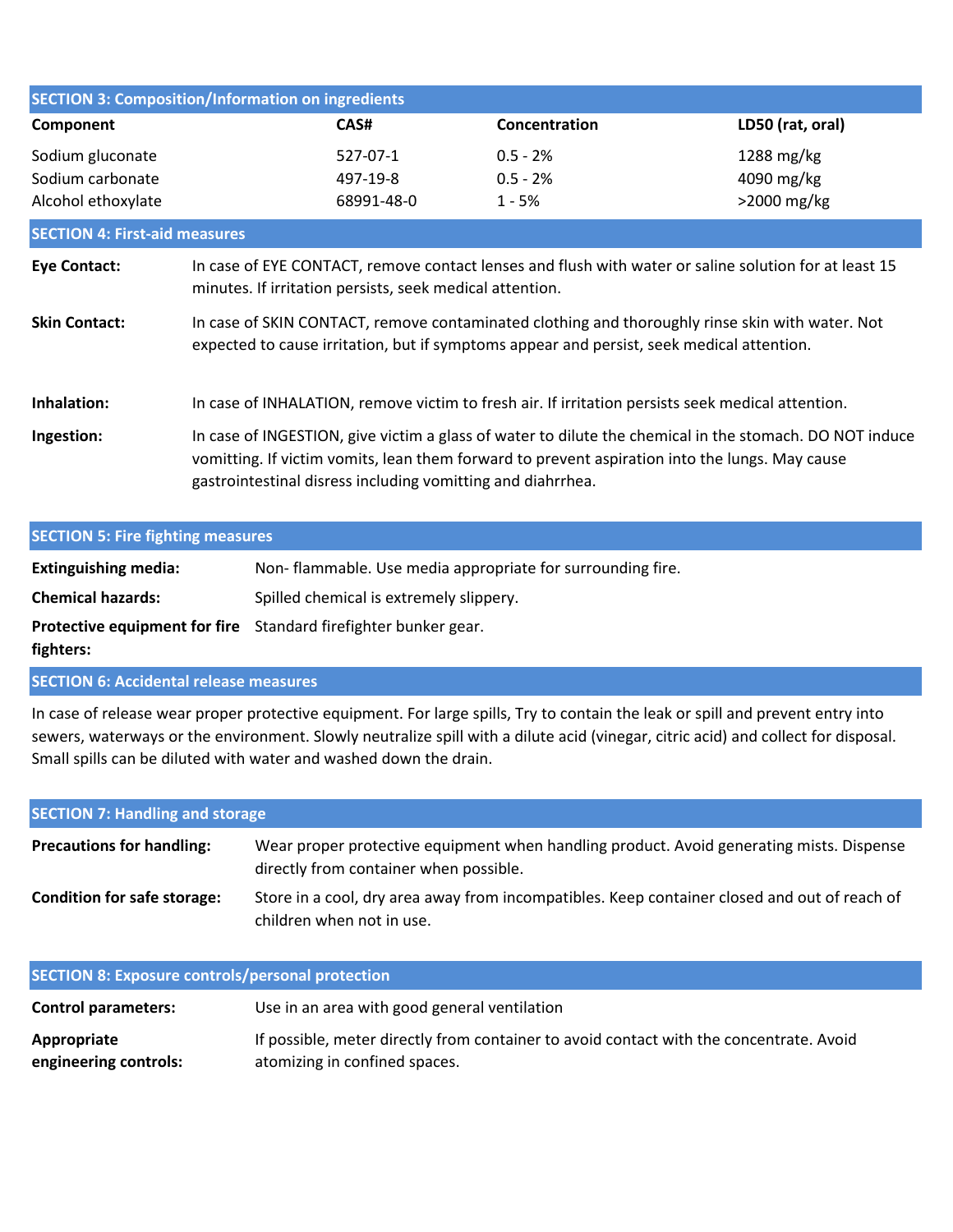# **Personal protective equipment:**

If directly handling concentrate, use safety glasses and nitrile gloves. Ensure access to eye wash station.

| <b>SECTION 9: Physical and chemical properties</b> |                                                                        |  |
|----------------------------------------------------|------------------------------------------------------------------------|--|
| Appearance:                                        | Clear yellow to colorless liquid                                       |  |
| Odour:                                             | Characteristic                                                         |  |
| <b>Odour threshold:</b>                            | n.av.                                                                  |  |
| pH:                                                | $11.0 + (-0.5)$                                                        |  |
| <b>Melting point:</b>                              | n.av.                                                                  |  |
| Initial boiling point and boiling range:           | n.av.                                                                  |  |
| <b>Flash point</b>                                 | Non-flammable                                                          |  |
| <b>Evapouration rate:</b>                          | n.av.                                                                  |  |
| Flammability:                                      | Non-flammable                                                          |  |
| <b>Upper/lower flammability limits:</b>            | n.av.                                                                  |  |
| Vapour pressure:                                   | n.av.                                                                  |  |
| Vapour density:                                    | n.av.                                                                  |  |
| <b>Relative density:</b>                           | $1.03$ g/mL                                                            |  |
| Solubility:                                        | n.av.                                                                  |  |
| Partition coefficient: n-octanol/water:            | n.av.                                                                  |  |
| <b>Auto-ignition temperature:</b>                  | n.ap.                                                                  |  |
| <b>Decomposition temperature:</b>                  | n.av.                                                                  |  |
| Viscosity:                                         | n.av.                                                                  |  |
| <b>SECTION 10: Stability and reactivity</b>        |                                                                        |  |
| <b>Reactivity:</b>                                 | Non-reactive.                                                          |  |
| <b>Chemical stability:</b>                         | Stable under normal conditions.                                        |  |
| <b>Hazardous reactions:</b>                        | Contact with acids will release heat and carbon dioxide.               |  |
| <b>Conditions to avoid:</b>                        | Avoid contact with acids.                                              |  |
| Incompatible materials:                            | Avoid contact with acids, strong reducers and strong oxidizers.        |  |
| <b>Hazarous decomposition products:</b>            | Can thermally decompose to product carbon dioxide and carbon monoxide. |  |

| <b>SECTION 11: Toxicological information</b> |                                                                            |
|----------------------------------------------|----------------------------------------------------------------------------|
| <b>Routes of exposure:</b>                   | Ingestion, skin and eye contact.                                           |
| Symptoms of exposure:                        | Contact eyes can cause persistent irritation. Ingestion can cause pain and |
|                                              | gastrointestinal distress.                                                 |